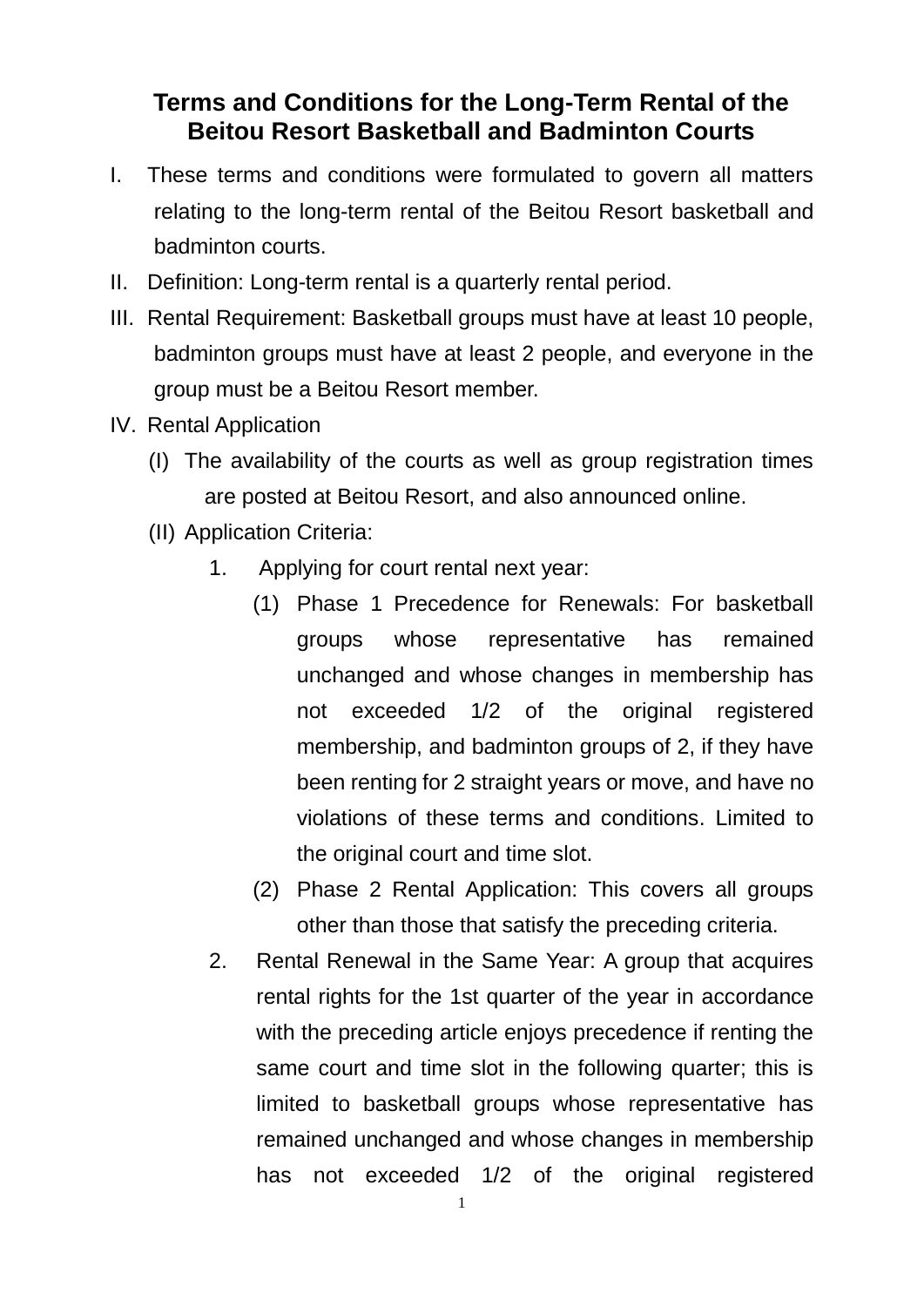membership, and badminton groups of 2, and with no violations of these terms and conditions.

- 3. One person shall act as the representative of the group for applications in accordance with the preceding article. The representative must be a Beitou Resort member.
- 4. Renting groups applying for rental renewal in accordance with the requirements of this article should submit their renewal application for the following quarter and complete payment in the last week of February, May, August and November. Failure to submit the application and complete payment by the deadline will be treated as having forfeited the right of precedence in rental renewal.

(III)Application:

- 1. Fill out the "Beitou Resort Basketball and Badminton Court Long-Term Rental Application Form" specifying the court and time slot being applied for, then submit application to Beitou Resort.
- 2. In principle, each court may only be rented for one quarter. During peak periods (outside of winter/summer holidays: 18:00 ~ 22:00 from Monday to Friday, 09:00 ~ 22:00 for public holidays; during winter/summer holidays: 12:00 ~ 22:00 from Monday to Friday,  $09:00 \sim 22:00$  on public holidays) court rental is, in principle, limited to 1 time slot per surface per week.
- V. Negotiation and Drawing of Lots
	- (I) If there are multiple applications for the same court and time slot, then it is decided by negotiation first, then by drawing of lots. The Beitou Resort will notify the time and location in a separate notice.
	- (II) Representatives from the aforementioned groups making the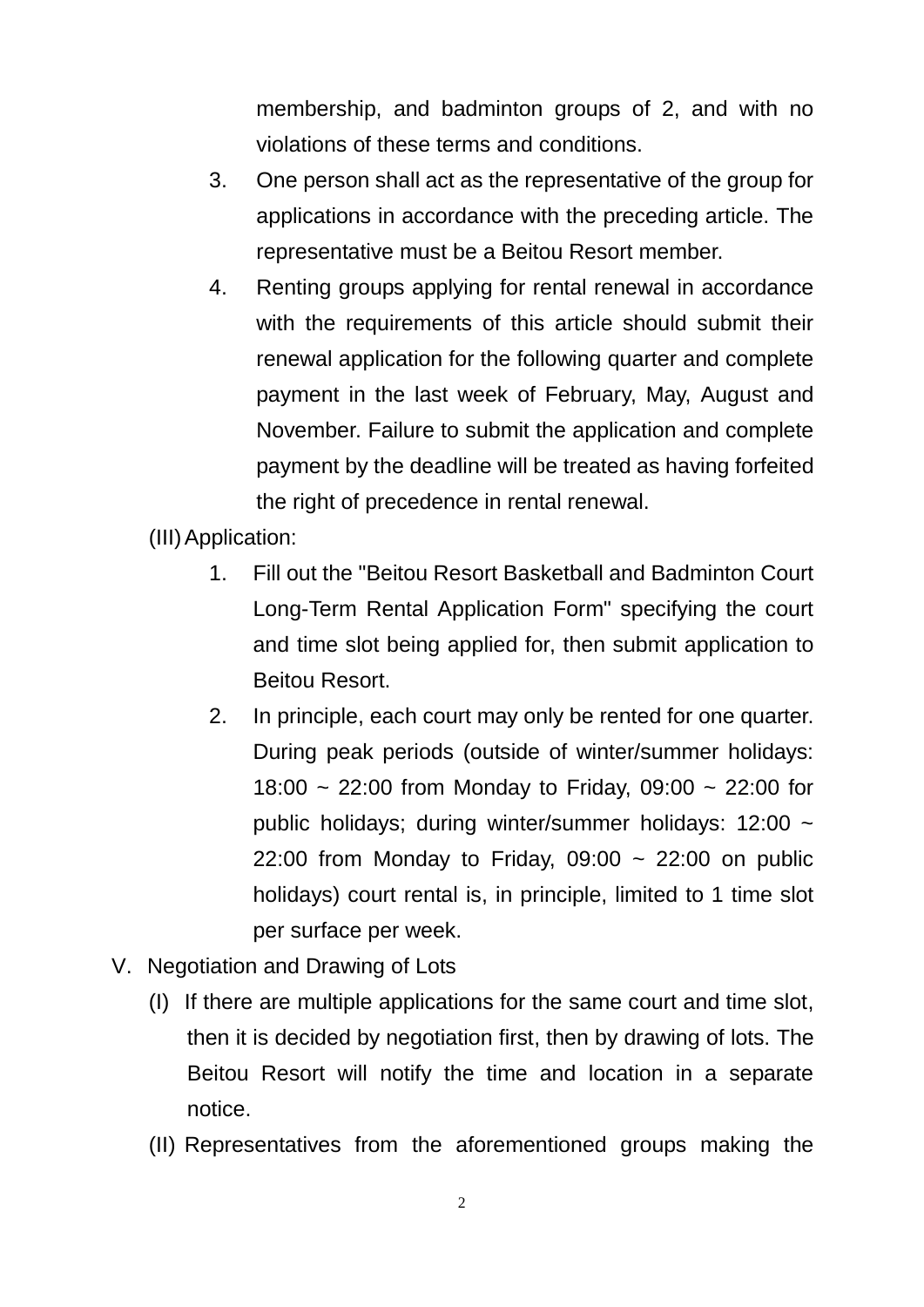application must attend the negotiation session to change to another time slot or abandon their application. Groups that do not send a representative will be considered to have abandoned their application and right to the subsequent drawing of lots.

- (III) If the negotiations do not resolve scheduling conflicts, then the renting group will be decided through a drawing of lots. Any group that does not win the draw may apply for another available time slot.
- (IV) The results of the rental application will be posted at the Beitou Resort on announced on the website the day after their application is approved or the drawing of lots .
- VI. Rental and Payment
	- (I) A 10% discount on the posted rate applies for long-term rental fee. If all group members qualify for employee tickets under the "Beitou Resort Management Guidelines" then the employee ticket rate may be used.
	- (II) Groups with approved applications should complete the rental process as well as pay the rental fee and bond for their rental period in full by the posted deadline.
	- (III)Groups with approved applications should submit a photocopy of all group members' valid membership cards at the time of payment and there must be no overlap with other groups.
	- (IV)Groups with approved applications that fail to pay fees in full or provide valid proof of membership will be considered as forfeiting their application. The applicant is also barred from submitting further applications for one year.
	- (V) If there are still free time slots available during the group's rental period, then the group may, in principle, apply to rent one additional time slot (2 hours). The rental fee for that quarter must be paid in full before use. The additional time slot is not covered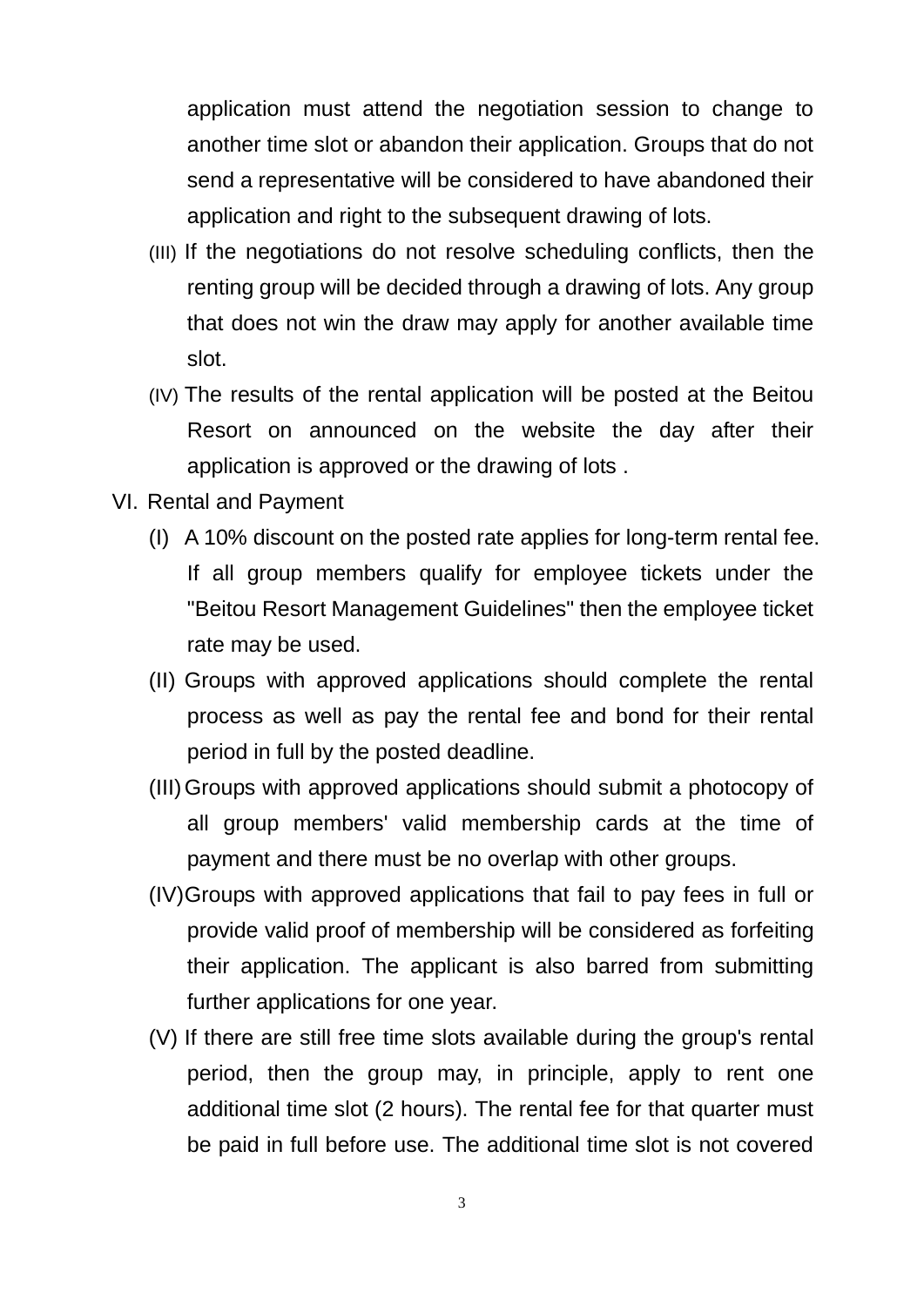by the right of precedence for rental renewal.

(VI)Method of Payment:

- 1. Payment by cash at Beitou Resort.
- 2. Wire or ATM transfer to: Bank name: "Chengtung Branch of Land Bank of Taiwan"; Account name: "Taipei Rapid Transit Corporation"; Account Number: "140-001-002-60-7". Please fax the receipt for the wire transfer to (02) 2896-2314.
- VII.Rental Cancellation
	- (I) The renting group should complete the rental cancellation process 7 days before the planned cancellation date.
	- (II) For groups that apply for early rental cancellation, time slots already used are calculated at the original rate. Used time slots are deducted and the difference refunded/topped-up.
- VIII. Bond
	- (I) The court rental bond is 3,000 NTD; for rental renewals, the bond may be carried over until the rental period expires.
	- (II) The court should be restored to its original state after use. For any failure to restore the court to its original state or damage to the facilities, the TRTC may take direct action with the costs deducted from the court rental bond. If the bond is insufficient, then the TRTC may demand further compensation.
	- (III)Upon the end of the rental period or for early rental cancellations, if none of the situations described in the previous section applies then the court rental bond is refunded without interest by the TRTC.
- IX. Other Regulations
	- (I) If there is a change in the group representative during the rental period, the renting group must submit a change application within one week of the change to facilitate inspections and subsequent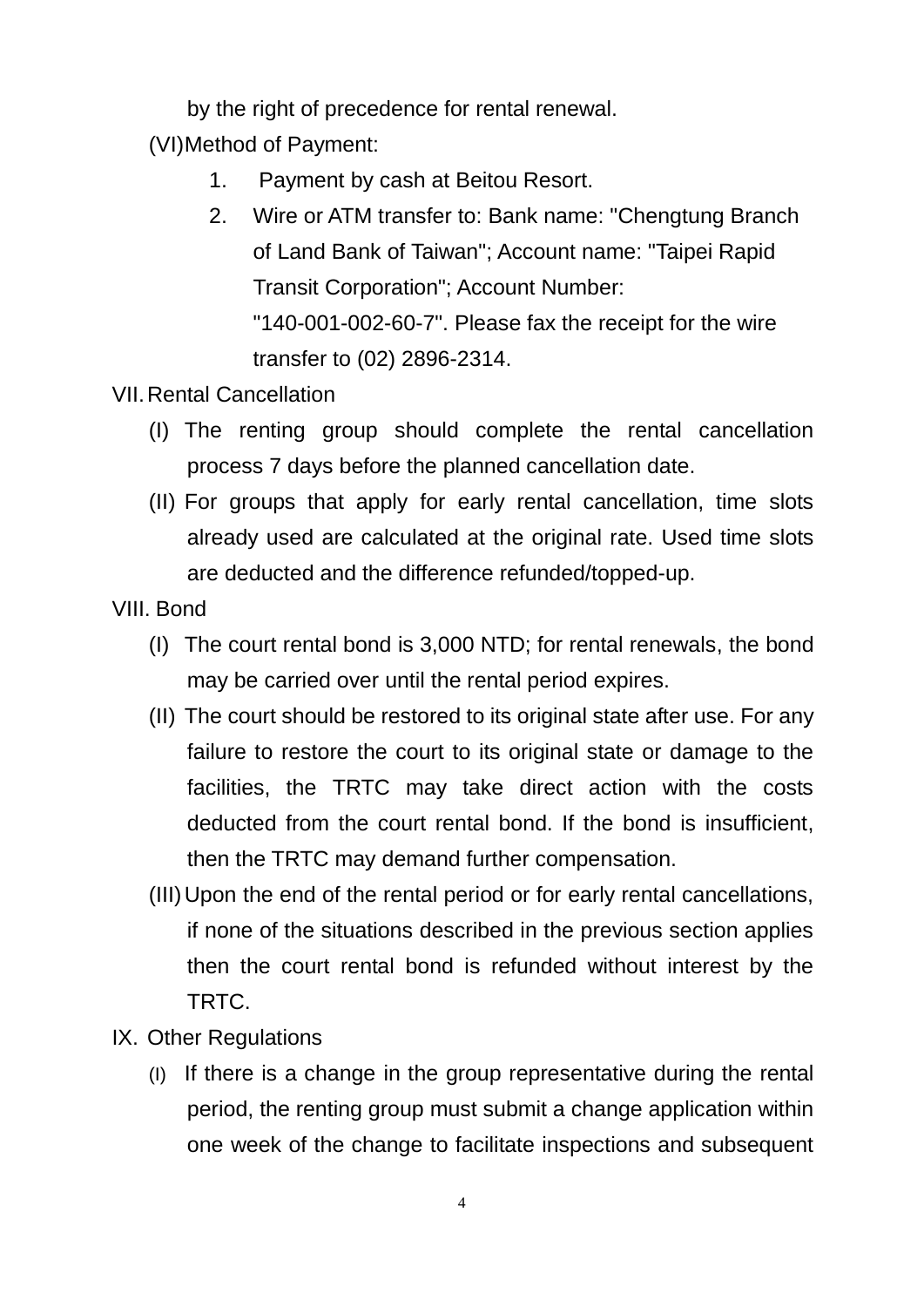bond collection (repayment). During the rental period, if there is a change in the representative, or the change in original registered group membership exceed 1/2 of the basketball group or 2 people for badminton groups, then their rights related to precedence in rental renewal are cancelled.

- (II) The renting group may apply for a suspension up to 2 times each quarter. They must apply for the suspension at least 7 days before the date of suspension. Late applications will not be accepted. The court hours during the suspension may be made up by applying for another available time slot during the rental period. Unused time slots will not be refunded.
- (III) If the court cannot be used due to natural disaster, change in circumstances, the TRTC's own venue requirements or other reasons that can be attributed to the TRTC, the renting group may make up for this by applying for another available time slot during the rental period or for a refund.
- (IV)The renting group should take responsibility for maintaining; the court's equipment; order on and off the court; public safety and environmental cleanliness. There must be none of the following situations:
	- 1. Transfer of rental to another applicant or group for profit.
	- 2. Renting the court at the employee discount rate, then making it available to people who don't qualify for the employee rate.
	- 3. Man-made damage to facilities and equipment.
	- 4. Use of court facilities without payment or beyond the specified time.
	- 5. Smoking indoors (including the toilets).
	- 6. Parking without payment or occupying the handicapped parking spaces.